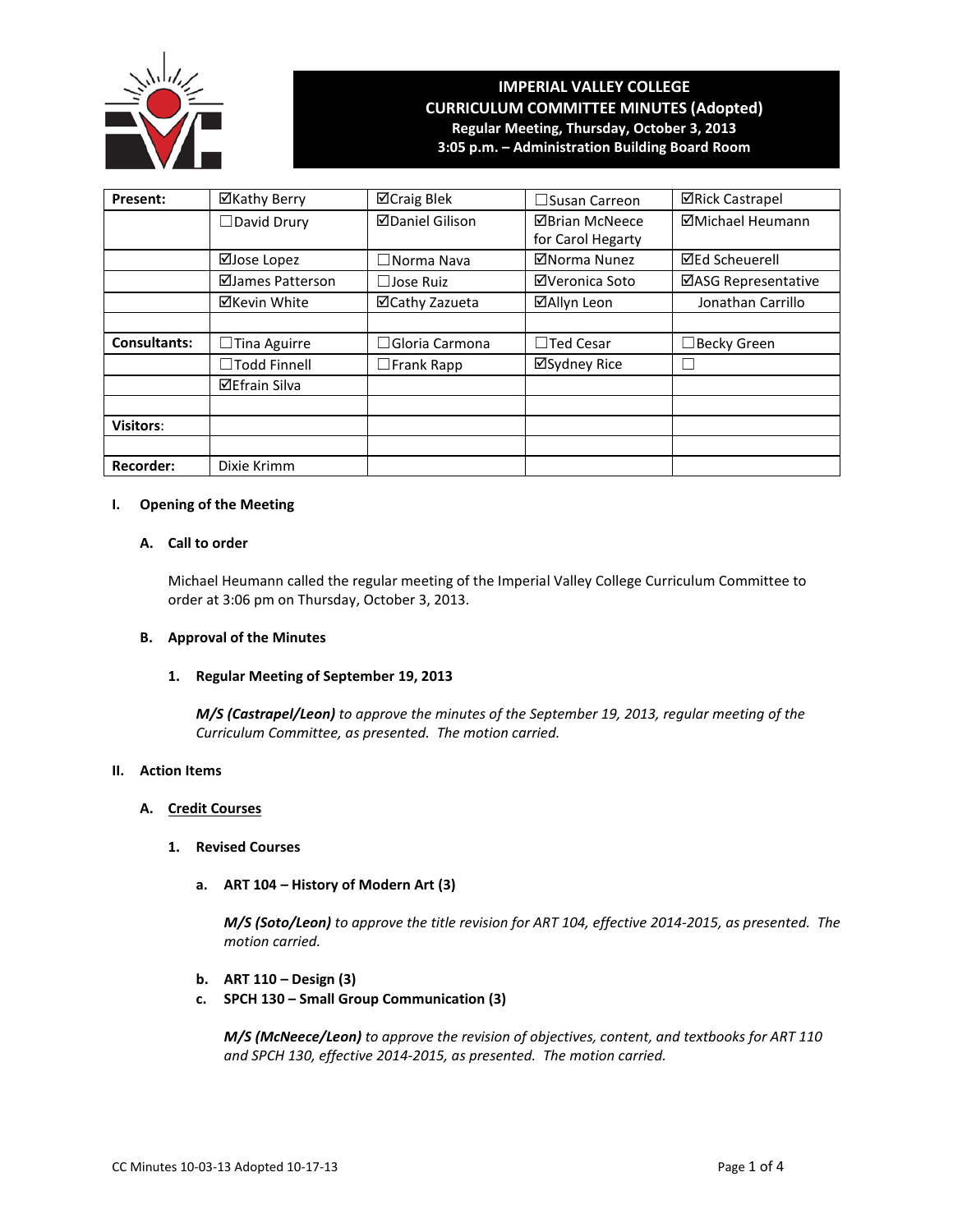- **d. ART 160 – Graphic Design (3)**
- **e. ART 260 – Advertising/Graphic Design (3)**

*M/S (Nunez/Castrapel) to approve the removal of materials fee statement from ART 160 and ART 260, effective 2014-2015, as presented. The motion carried.*

- **f. MUS 156 – Beginning College Chorus (1)**
- **g. MUS 157 – Intermediate College Chorus (1)**

*M/S (Soto/McNeece) to approve the reinstatement of repeatability to one (1) time for MUS 156 and MUS 157, as necessary to meet the major requirements of CSU for completion of a bachelor's degree, effective 2013-2014, as presented. The motion carried.*

Veronica explained that students will be able to use repeatability for transferring to several institutions (SDSU, Sacramento, and Northridge). The previous vote to remove the repeatability was an attempt to meet the Title 5 revision to repeatability. After careful review it has been determined that these courses do meet the requirement and can legally be considered repeatable. Veronica asked the committee to allow it to be retroactive for 13-14 so as not to adversely affect any transferring students.

- **h. MUS 171 – Chamber Orchestra (1)**
- **i. MUS 172 – College-Community Band (1)**
- **j. MUS 177 – Stage Band (1)**
- **k. MUS 178 – Symphony Orchestra (1)**

*M/S (McNeece/Soto) to approve the reinstatement of repeatability to three (3) times for MUS 171, MUS 172, MUS 177, and MUS 178, as necessary to meet the major requirements of CSU for completion of a bachelor's degree, effective 2013-2014, as presented. The motion carried.* 

These courses will also be retroactive as ensemble courses are acceptable as being repeatable.

**l. MUS 175 – Instrumental Ensemble (1)**

*M/S (Nunez/Blek) to approve the title revision and reinstatement of repeatability to three (3) times for MUS 175, as necessary to meet the major requirements of CSU for completion of a bachelor's degree, effective 2013-2014, as presented. The motion carried.* 

## **2. New Courses**

- **a. MUS 165 – Applied Music III (1)**
- **b. MUS 166 – Applied Music IV (1)**

*M/S (Castrapel/Berry) to approve the addition of MUS 165 and MUS 166, to the credit curriculum, effective Spring 2014, as presented. The motion carried.* 

These courses are to level and show progression of applied music courses. Examples from other colleges showed leveling in this area and repeatability in the ensemble courses.

#### **B. Distance Education Courses – Addendum Documentation**

#### **a. SPAN 221 – Bilingual Spanish II (5)**

*M/S (Leon/Blek) to approve the Distance Education Addendum for SPAN 221, effective Spring 2014, to provide greater access and allow the inclusion of all modalities of learning, as presented. The motion carried.*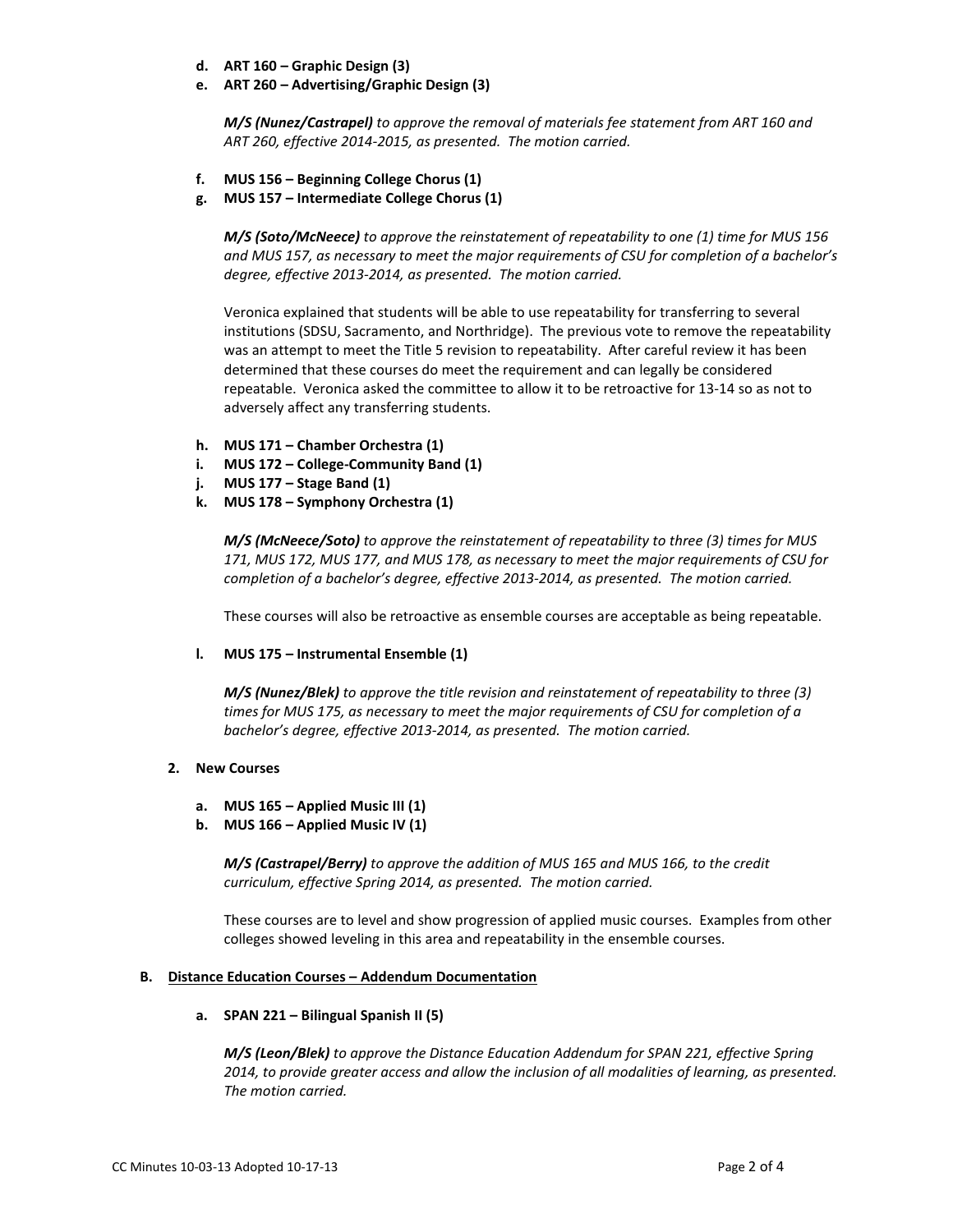#### **III. Discussion Items**

#### **1. AP 4025, Philosophy and Criteria for Associate Degree and General Education**

Michael reviewed the document that was approved at the last meeting.

Sydney Rice explained that other college catalogs end prior to the statement that refers to "students will". She suggested changing the word from "will" to "can"; or remove the paragraph that contains that language. The SLO committee will be working to define the ILOs.

The suggestion was made to remove the section that lists the ILO definitions and the bullet points.

Michael and Dixie will meet with Linda to revise and bring back to the committee to be voted on.

#### **2. Curriculum Role in Setting Course Caps – Michael Heumann**

The CTA contract has been revised to set the minimum course cap size to 28 and the maximum to 45. Any other cap changes would need to come through the curriculum committee.

Michael provided the guidelines from ASCCC for setting course enrollment maximums: process, roles, and principles; and reviewed sections that were part of curriculum committee purview. In the Appendix there are examples of policies for establishing and modifying course caps. Appendix C shows a check list to help in determining the appropriateness of course cap establishment and modification.

Kathy – an important factor in revising caps is having criteria; justification determined by data.

Michael – need to agree on criteria, and how to weight the criteria (see appendix D); use course outlines to determine criteria so that it is not based on specific instructor but based on course content.

Michael requested help in drafting a policy for establishing and modifying course caps, this will provide the first step in working on the process. Allyn Leon, Brian McNeece, and Daniel Gilison volunteered.

## **IV. Information Items**

- 1. Kathy Berry provided information regarding **AB 86**; legislation that will affect adult education, basic skills and some CTE.
	- There will be a pooling of funds; each region will develop a consortium which will be determining how to spend the funds.
	- If our region would like to have a consortium, a survey must be filled out and turned in by Oct.  $22^{nd}$ .
	- Kathy was been assigned as the point person.
	- We have until March of 2014 to complete report on how the money will be spent.
	- As work is being done to make a plan, committee members will be asked for input.
	- Kathy encouraged the committee to pay attention and be aware of upcoming bills.

For more information regarding this legislation: [Assembly Bill](http://www.leginfo.ca.gov/pub/13-14/bill/asm/ab_0051-0100/ab_86_bill_20130613_amended_sen_v98.pdf) 86 (refer to Article 3 page 103)

- 2. Norma Nunez will be looking at recommended preparation on courses in the catalog. There must be justification to keep. Prerequisite procedure will be brought to the committee soon for approval.
- 3. General Education Review will be brought up at the next meeting.